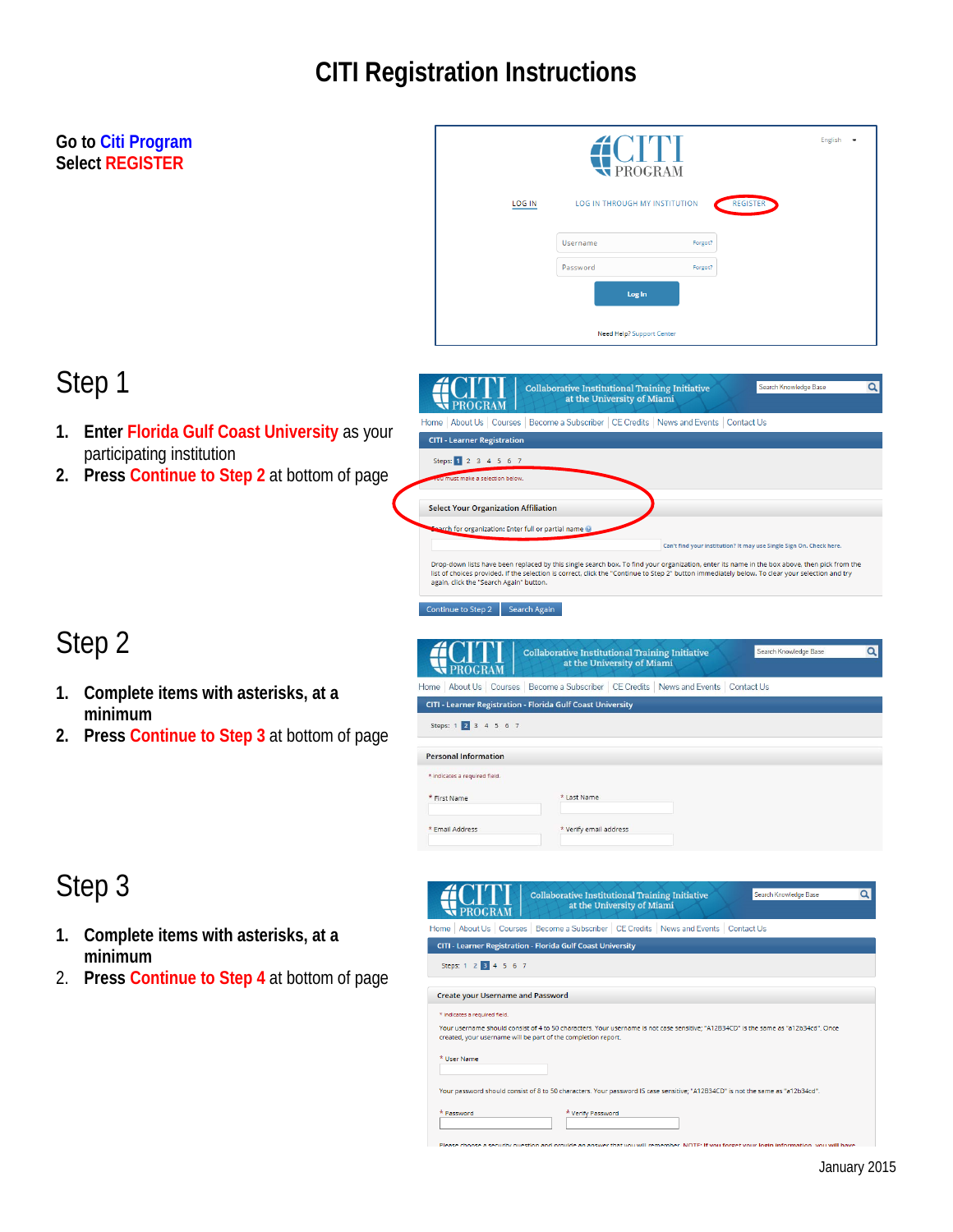## Step 4

- **1. Complete items with asterisks, at a minimum**
- **2. Press Continue to Step 5** at bottom of page



Search Knowledge Base

 $\overline{a}$ 

#### Step 5

- **1. Complete items with asterisks, at a minimum**
- **2. Press Continue to Step 6** at bottom of page



#### Step 6

- **1. Complete items with asterisks**
- **2. Press Continue to Step 7** at bottom of page

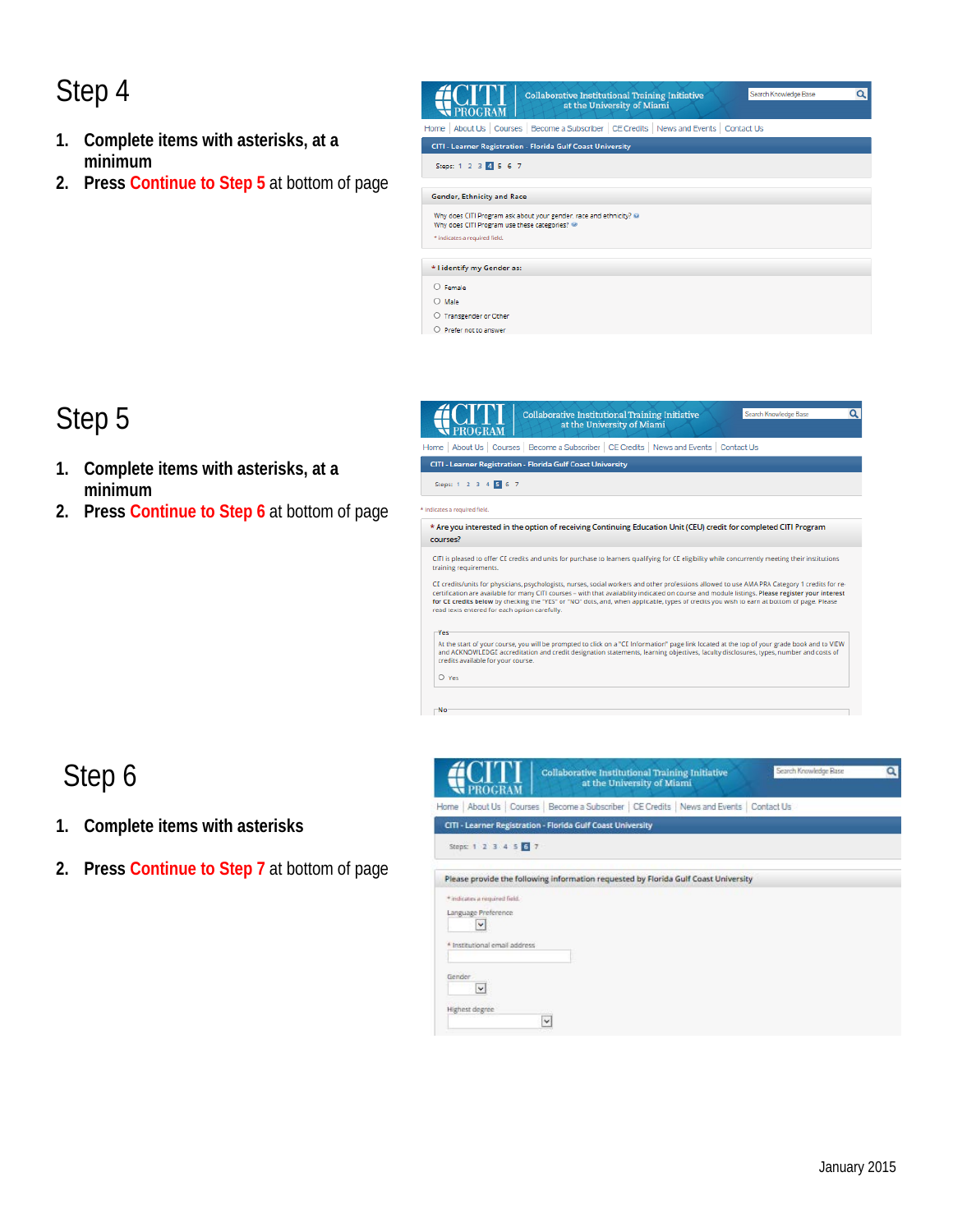## Step 7 (course selection)

- 1. **Select: the area(s) of interest** (Contact Sherry Alexander, Research Compliance Coordinator sralexander@fgcu.edu)\*
- 2. **Answer: the resulting questions for each course.**
- \*To be enrolled in the correct courses.



# **Press Finalize Registration**

Step 8

### **Beginning a Course**

This screen finalizes your registration.

The **Main Menu** is CITI's 'home base'.

**Click Florida Gulf Coast University Courses** 



**Finalize registration** 

 $\blacktriangleright$  Click here to affiliate with another institution



**O** Update Institution Profile

Wiew Instructions nade

To begin the course, **select the course under** the *Course* column. (The (HIPS) course here is an example)

If you selected the wrong course in step 7, or to add a course, **select Add a course or update your learner group**